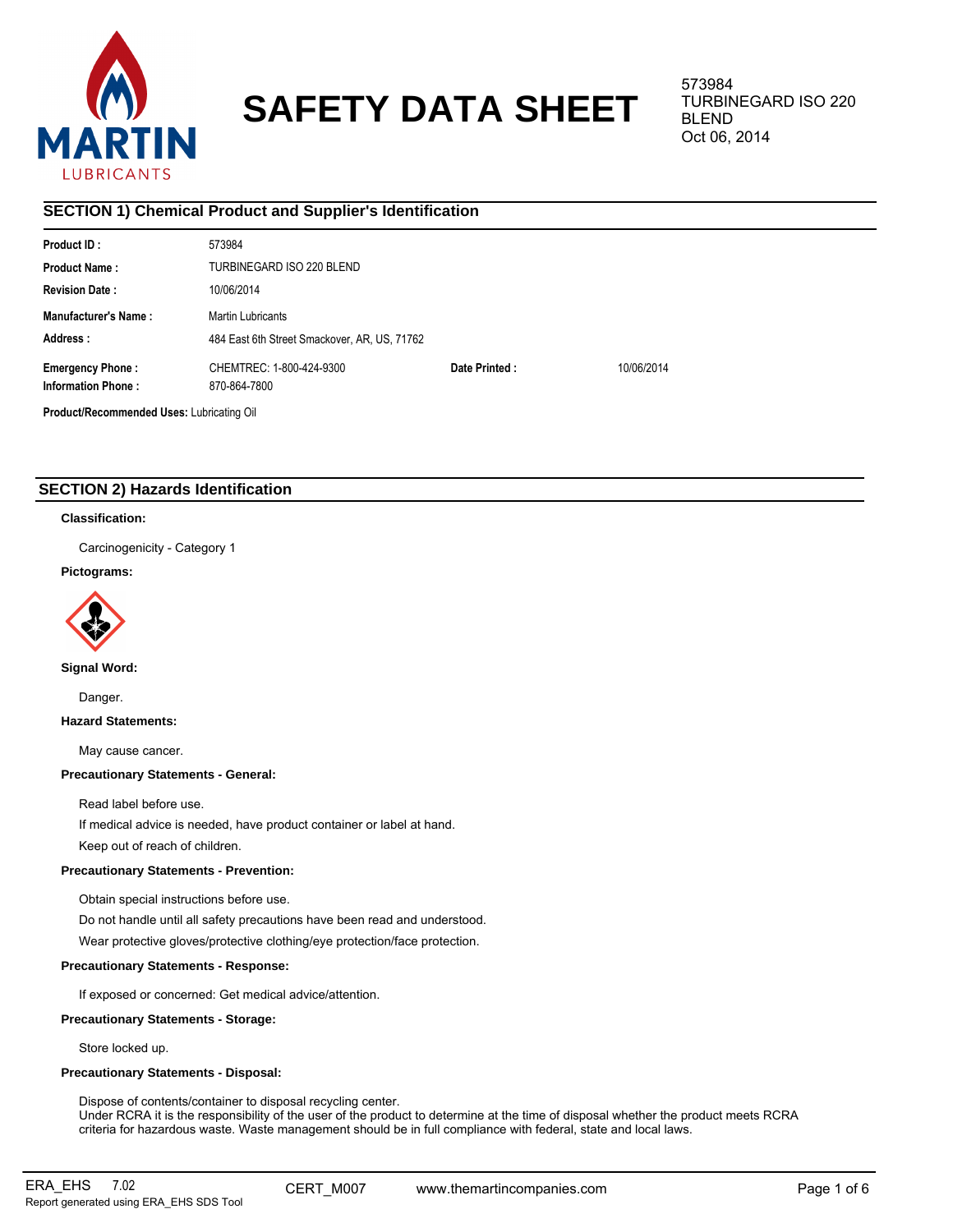## **SECTION 4) First-aid Measures**

## **Inhalation:**

Remove source of exposure or move person to fresh air and keep comfortable for breathing. Get medical advice/attention if you feel unwell or are concerned.

## **Eye Contact:**

If irritation occurs, cautiously rinse eyes with lukewarm, gently flowing water for 15-20 minutes, while holding the eyelids open. If eye irritation persists: Get medical advice/attention.

## **Skin Contact:**

Rinse/wash with lukewarm, gently flowing water and mild soap for 5 minutes or until product is removed. If skin irritation occurs or you feel unwell: Get medical advice/attention.

If exposed or concerned: Get medical advice/attention.

#### **Ingestion:**

Immediately call a POISON CENTER/doctor. Do NOT induce vomiting. If vomiting occurs naturally, lie on your side, in the recovery position.

If exposed or concerned: Get medical advice/attention.

# **SECTION 5) Fire-fighting Measures**

# **Suitable Extinguishing Media:**

Dry chemical, foam, carbon dioxide water spray or fog is recommended. Water spray is recommended to cool or protect exposed materials or structures. Carbon dioxide can displace oxygen. Use caution when applying carbon dioxide in confined spaces. Simultaneous use of foam and water on the same surface is to be avoided as water destroys the foam. Sand or earth may be used for small fires only.

## **Unsuitable Extinguishing Media:**

Water may be ineffective but can be used to cool containers exposed to heat or flame.

#### **Specific Hazards in Case of Fire:**

Hazardous combustion products may include: A complex mixture of airborne solid and liquid particulates and gases (smoke), carbon monoxide, unidentified organic and inorganic compounds.

Oxides of C, Zn, Ca, P and S. Additional byproducts include hydrogen sulfide, alkyl mercaptan and other sulfides

Dense smoke may be generated while burning. Toxic fumes, gases or vapors may evolve on burning. Heavy flammable vapors may settle along ground level and low spots to create an invisible fire hazard. The vapors may extend to sources of ignition and flash back.

#### **Fire-fighting Procedures:**

Isolate immediate hazard area and keep unauthorized personnel out. Stop spill/release if it can be done safely. Move undamaged containers from immediate hazard area if it can be done safely. Water spray may be useful in minimizing or dispersing vapors and to protect personnel.

Dispose of fire debris and contaminated extinguishing water in accordance with official regulations.

#### **Special Fire-fighting Procedures:**

Caution should be exercised when using water or foam as frothing may occur, especially if sprayed into containers of hot, burning liquid.

## **Special protective actions:**

Wear protective pressure self-contained breathing apparatus (SCBA) and full turnout gear.

# **SECTION 6) Accidental Release Measures**

## **Emergency Procedure:**

Immediately turn off or isolate any source of ignition. Keep unnecessary people away; isolate hazard area and deny entry. Do not touch or walk through spilled material. Clean up immediately. Prevent from spreading by making a barrier with sand, earth or other containment material. Collect with absorbent, non-combustible material into suitable containers. Transfer to a container for disposal. Large spills, once contained, may be picked up using explosion proof, non sparking vacuum pumps, shovels, or buckets, and disposed of in suitable containers for disposal. Local authorities should be advised if significant spillages cannot be contained.

Spill procedures (water): Remove from surface by skimming or with suitable adsorbents. If a large spill occurs notify appropriate authorities.

If spilled material is cleaned up using a regulated solvent, the resulting waste mixture may be regulated.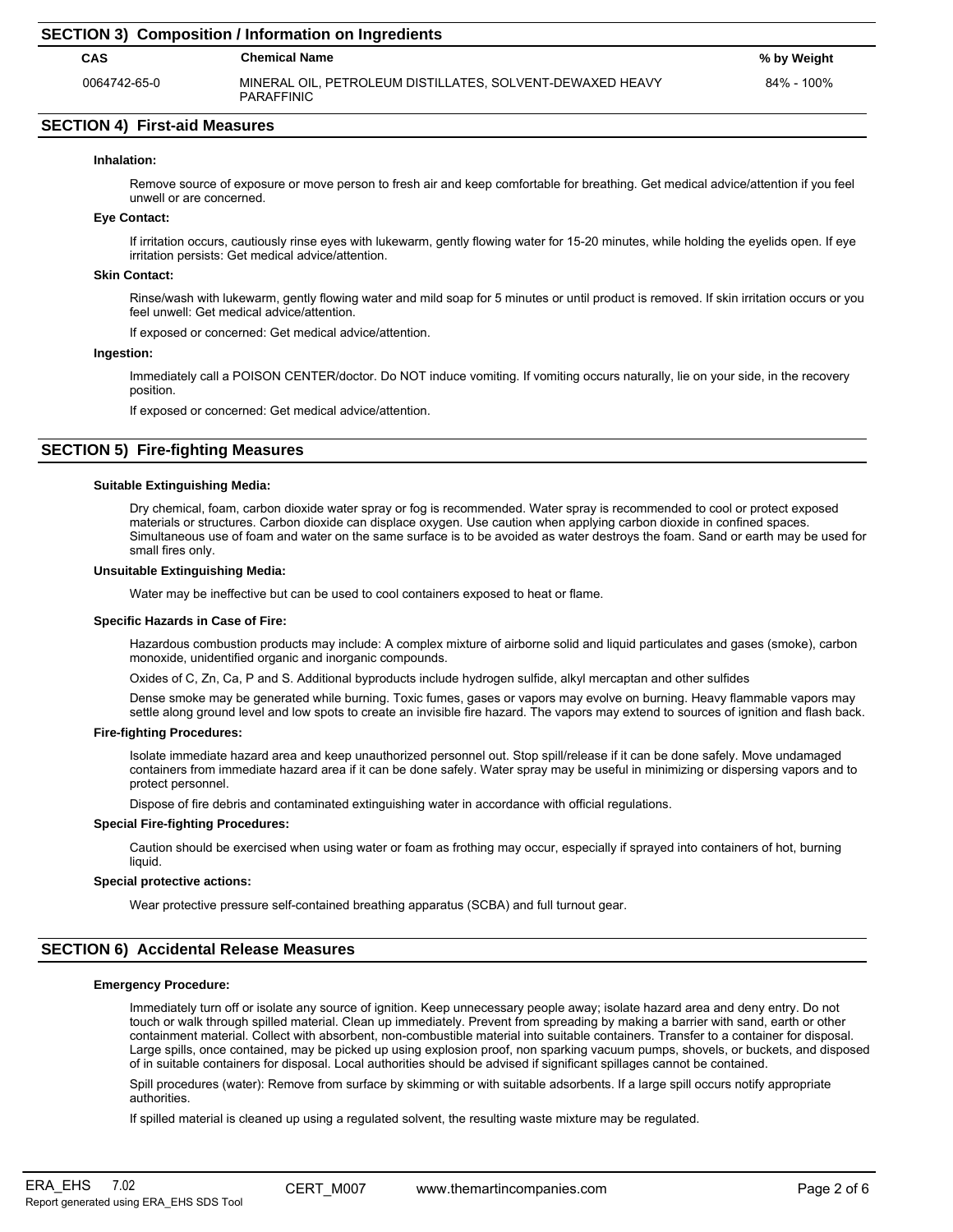## **Recommended equipment:**

Positive pressure, full-facepiece self-contained breathing apparatus (SCBA), or positive pressure supplied air respirator with escape SCBA (NIOSH approved).

#### **Personal Precautions:**

Avoid breathing vapor. Avoid contact with skin,eye or clothing. Do not touch damaged containers or spilled materials unless wearing appropriate protective clothing.

## **Environmental Precautions:**

Stop spill/release if it can be done safely. Prevent spilled material from entering sewers, storm drains, other unauthorized drainage systems and natural waterways by using sand, earth, or other appropriate barriers.

# **SECTION 7) Handling and Storage**

## **General:**

Wash hands after use. Do not get in eyes, on skin or on clothing. Do not breathe vapors or mists. Use good personal hygiene practices. Eating, drinking and smoking in work areas is prohibited. Remove contaminated clothing and protective equipment before entering eating areas. **Ventilation Requirements:**

Use only with adequate ventilation to control air contaminants to their exposure limits. The use of local ventilation is recommended to control emissions near the source.

#### **Storage Room Requirements:**

Keep container(s) tightly closed and properly labeled. Store in cool, dry, well-ventilated areas away from heat, direct sunlight and strong oxidizers. Store in approved containers and protect against physical damage. Keep containers securely sealed when not in use. Indoor storage should meet OSHA standards and appropriate fire codes. Containers that have been opened must be carefully resealed to prevent leakage. Empty container retain residue and may be dangerous.

# **SECTION 8) Exposure Controls/Personal Protection**

#### **Eye protection:**

Chemical goggles, safety glasses with side shields or vented/splash proof goggles. Contact lenses may absorb irritants. Particles may adhere to lenses and cause corneal damage.

#### **Respiratory protection:**

If engineering controls do not maintain airborne concentrations to a level which is adequate to protect worker, a respiratory protection program that meets or is equivalent to OSHA 29 CFR 1910.134 and ANSI Z88.2 should be followed. Check with respiratory protective equipment suppliers. Where air-filtering respirators are suitable, select an appropriate combination of mask and filter. Select a filter suitable for combined particulate/organic gases and vapours.

#### **Skin protection:**

Use of gloves approved to relevant standards made from the following materials may provide suitable chemical protection: PVC, neoprene or nitrile rubber gloves. Suitability and durability of a glove is dependent on usage, e.g. frequency and duration of contact, chemical resistance of glove material, glove thickness, dexterity. Always seek advice from glove suppliers. Contaminated gloves should be replaced. Chemical-resistant clothing is recommended to avoid prolonged contact. Avoid unnecessary skin contact.

Use of an apron and over-boots of chemically impervious materials such as neoprene or nitrile rubber is recommended to avoid skin sensitization. If handling hot material use insulated protective equipment.

| <b>Chemical Name</b>                                     | OSHA<br>TWA<br>(ppm) | <b>OSHA</b><br>TWA<br>(mg/m3) | <b>OSHA</b><br>STEL<br>(ppm) | OSHA<br>STEL<br>(mg/m3) | OSHA-<br>Tables-<br>Z1,2,3 | <b>OSHA</b><br>Carcinogen | OSHA<br>Skin<br>designation | <b>NIOSH</b><br>TWA<br>(ppm) | <b>NIOSH</b><br>TWA<br>(mg/m3) | <b>NIOSH</b><br>STEL<br>(ppm) | <b>NIOSH</b><br><b>STEL</b><br>(mg/m3) | <b>NIOSH</b><br>Carcinogen |
|----------------------------------------------------------|----------------------|-------------------------------|------------------------------|-------------------------|----------------------------|---------------------------|-----------------------------|------------------------------|--------------------------------|-------------------------------|----------------------------------------|----------------------------|
| <b>DEWAXED HEAVY</b><br>PARAFFINIC<br><b>MINERAL OIL</b> | 500                  | 2000                          |                              |                         |                            |                           |                             |                              |                                |                               |                                        |                            |

| <b>Chemical Name</b>                              | <b>ACGIH</b><br>TWA<br>(ppm) | <b>ACGIH</b><br>TWA<br>(mq/m3) | <b>ACGIH</b><br><b>STEL</b><br>(ppm) | <b>ACGIH</b><br><b>STEL</b><br>(mq/m3) | <b>ACGIH</b><br>Carcinogen | <b>ACGIH</b><br><b>Notations</b> | <b>ACGIH</b><br><b>TLV Basis</b> |
|---------------------------------------------------|------------------------------|--------------------------------|--------------------------------------|----------------------------------------|----------------------------|----------------------------------|----------------------------------|
| DEWAXED HEAVY<br><b>PARAFFINIC</b><br>MINERAL OIL |                              |                                |                                      |                                        |                            |                                  |                                  |

# **SECTION 9) Physical and Chemical Properties**

## **Physical Properties**

Density [lb/gal] 7.418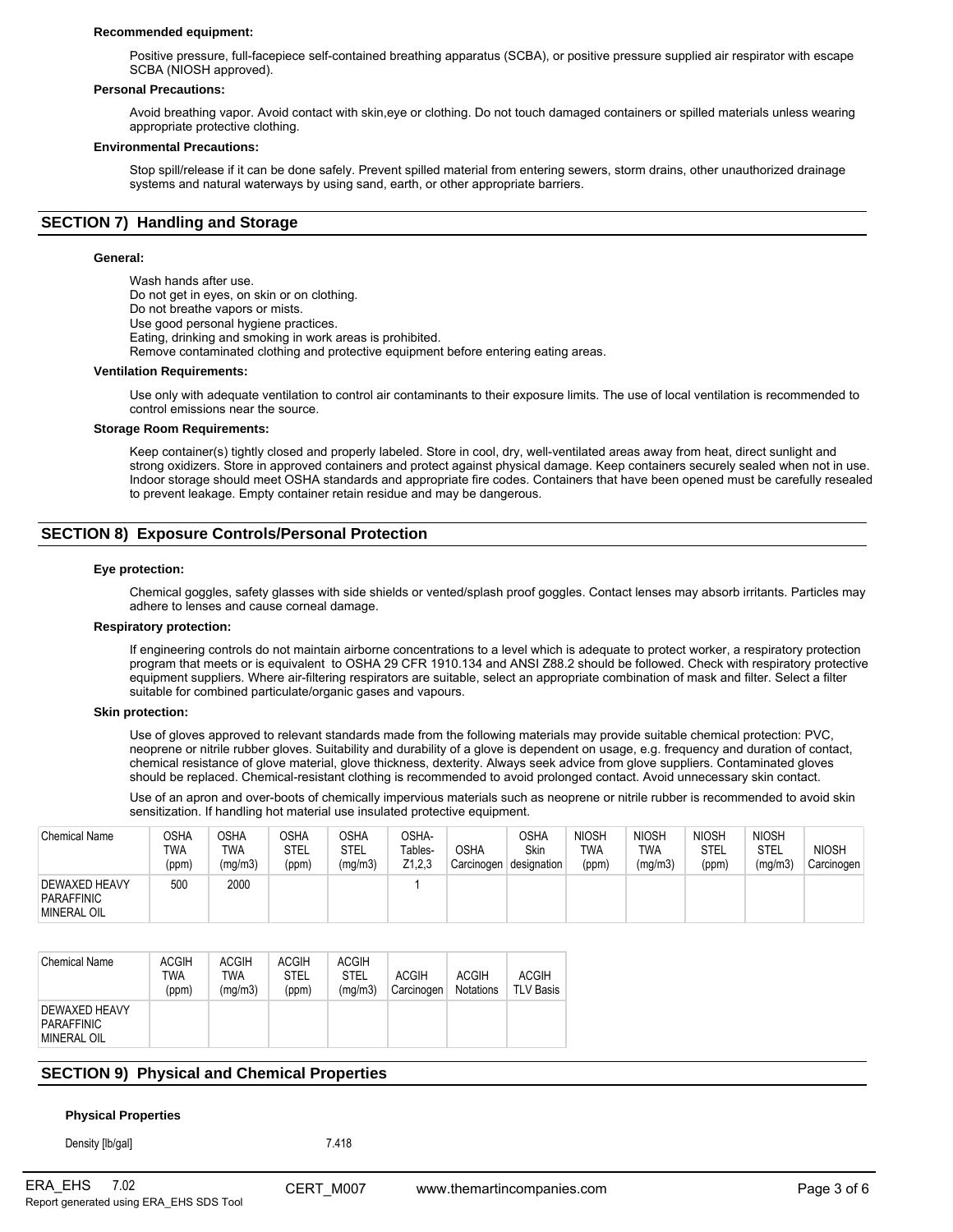| % Solids By Weight        | 99.981%                                               |  |  |  |
|---------------------------|-------------------------------------------------------|--|--|--|
| Density VOC               | 1.297E-03                                             |  |  |  |
| % VOC                     | 0.017%                                                |  |  |  |
| VOC Actual [lb/gal]       | 1.297E-03                                             |  |  |  |
| VOC Actual [g/l]          | 0.155                                                 |  |  |  |
| Specific Gravity          | 0.889                                                 |  |  |  |
| VOC Regulatory [lb/gal]   | 1.297E-03                                             |  |  |  |
| VOC Regulatory [g/l]      | 0.155                                                 |  |  |  |
| Appearance                | Amber, clear fluid                                    |  |  |  |
| <b>Odor Threshold</b>     | N.A.                                                  |  |  |  |
| Odor Description          | Mild petroleum hydrocarbon odor                       |  |  |  |
| pH                        | N.A.                                                  |  |  |  |
| <b>Water Solubility</b>   | Negligible                                            |  |  |  |
| Flammability              | Flash Point at or above 200 °F                        |  |  |  |
| Flash Point Symbol        | N.A.                                                  |  |  |  |
| <b>Flash Point</b>        | 256°C (493°F)                                         |  |  |  |
| Viscosity                 | 230.38 cSt at 40°C (104°F) 19.26 cSt at 100°C (212°F) |  |  |  |
| Lower Explosion Level     | N.A.                                                  |  |  |  |
| Upper Explosion Level     | N.A.                                                  |  |  |  |
| Vapor Pressure            | Negligible at STP                                     |  |  |  |
| Vapor Density             | >1 at STP                                             |  |  |  |
| <b>Freezing Point</b>     | N.A.                                                  |  |  |  |
| <b>Melting Point</b>      | N.A.                                                  |  |  |  |
| Low Boiling Point         | Expected to be > $260^{\circ}$ C (500°F).             |  |  |  |
| <b>High Boiling Point</b> | N.A.                                                  |  |  |  |
| Auto Ignition Temp        | N.A.                                                  |  |  |  |
| Decomposition Pt          | N.A.                                                  |  |  |  |
| <b>Evaporation Rate</b>   | Negligible at STP                                     |  |  |  |
| Coefficient Water/Oil     | N.A.                                                  |  |  |  |

# **SECTION 10) Stability and Reactivity**

# **Stability:**

Stable

# **Hazardous Polymerization:**

Will not occur.

# **Incompatible Materials:**

Avoid contact with acids and oxidizing materials.

## **Conditions to Avoid:**

Avoid direct sunlight, extremes of temperatures and contact with incompatible materials.

Avoid high temperatures and product contamination.

# **Hazardous Decomposition Products:**

Smoke, carbon monoxide and dioxide and other aldehydes of incomplete combustion. Oxides of C, Zn, Ca, P and S. Hydrogen sulfide and alkyl mercaptans and other sulfides may be released.

# **SECTION 11) Toxicological Information**

## **Carcinogenicity:**

May cause cancer.

# **Reproductive Toxicity:**

No data available.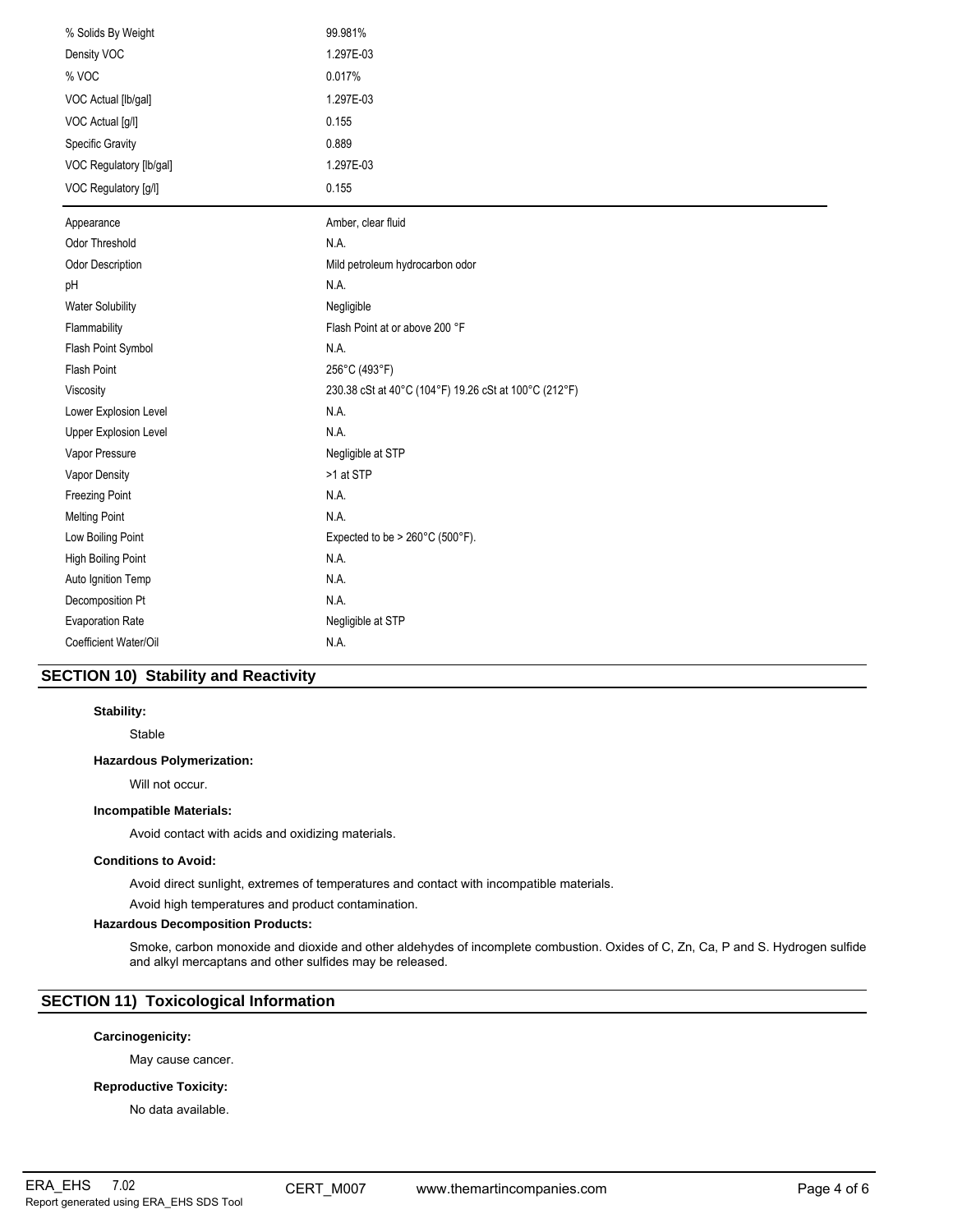# **Germ Cell Mutagenicity:**

No data available.

## **Skin Corrosion/Irritation:**

May cause mild irritation of the skin.

## **Aspiration Hazard:**

Aspiration into the lungs when swallowed or vomited may cause chemical pneumonitis which can be fatal.

# **Specific Target Organ Toxicity - Single Exposure:**

No data available.

# **Specific Target Organ Toxicity - Repeated Exposure:**

No data available.

## **Serious Eye Damage/Irritation:**

Can be slightly irritating to eyes.

## **Respiratory or Skin Sensitization:**

Prolonged or repeated contact may make skin more sensitive to other skin sensitizers.

Hot vapors may cause respiratory irritation.

## **Acute Toxicity:**

If inhalation : Overexposure by inhalation of hot material may cause nonspecific discomfort, such as nausea, headache or weakness. Caution should be taken to prevent forming aerosol or misting of this product without proper respiratory protection.

# 0064742-65-0 MINERAL OIL, PETROLEUM DISTILLATES, SOLVENT-DEWAXED HEAVY PARAFFINIC

LD50 (Rodent - rat, Oral) : >5000 mg/kg, Toxic effects : Details of toxic effects not reported other than lethal dose value. LD50 (Rodent - rabbit, Administration onto the skin) : 5000 mg/kg, Toxic effects : Details of toxic effects not reported other than lethal dose value.

# **SECTION 12) Ecological Information**

# **Toxicity:**

No data available.

## **Persistence and Degradability:**

No data available.

# **Other Adverse Effects:**

No data available.

# Bio-accumulative Potential

# 0064742-65-0 MINERAL OIL, PETROLEUM DISTILLATES, SOLVENT-DEWAXED HEAVY PARAFFINIC

Contains constituents with the potential to bioaccumulate.

Mobility in Soil

# 0064742-65-0 MINERAL OIL, PETROLEUM DISTILLATES, SOLVENT-DEWAXED HEAVY PARAFFINIC

Liquid under most environmental conditions. Floats on water. If it enters soil, it will adsorb to soil particles and will not be mobile.

# **SECTION 13) Disposal Considerations**

## **Waste Disposal:**

Under RCRA it is the responsibility of the user of the product to determine at the time of disposal whether the product meets RCRA criteria for hazardous waste. Waste management should be in full compliance with federal, state and local laws.

Empty Containers retain product residue which may exhibit hazards of material, therefore do not pressurize, cut, glaze, weld or use for any other purposes. Return drums to reclamation centers for proper cleaning and reuse.